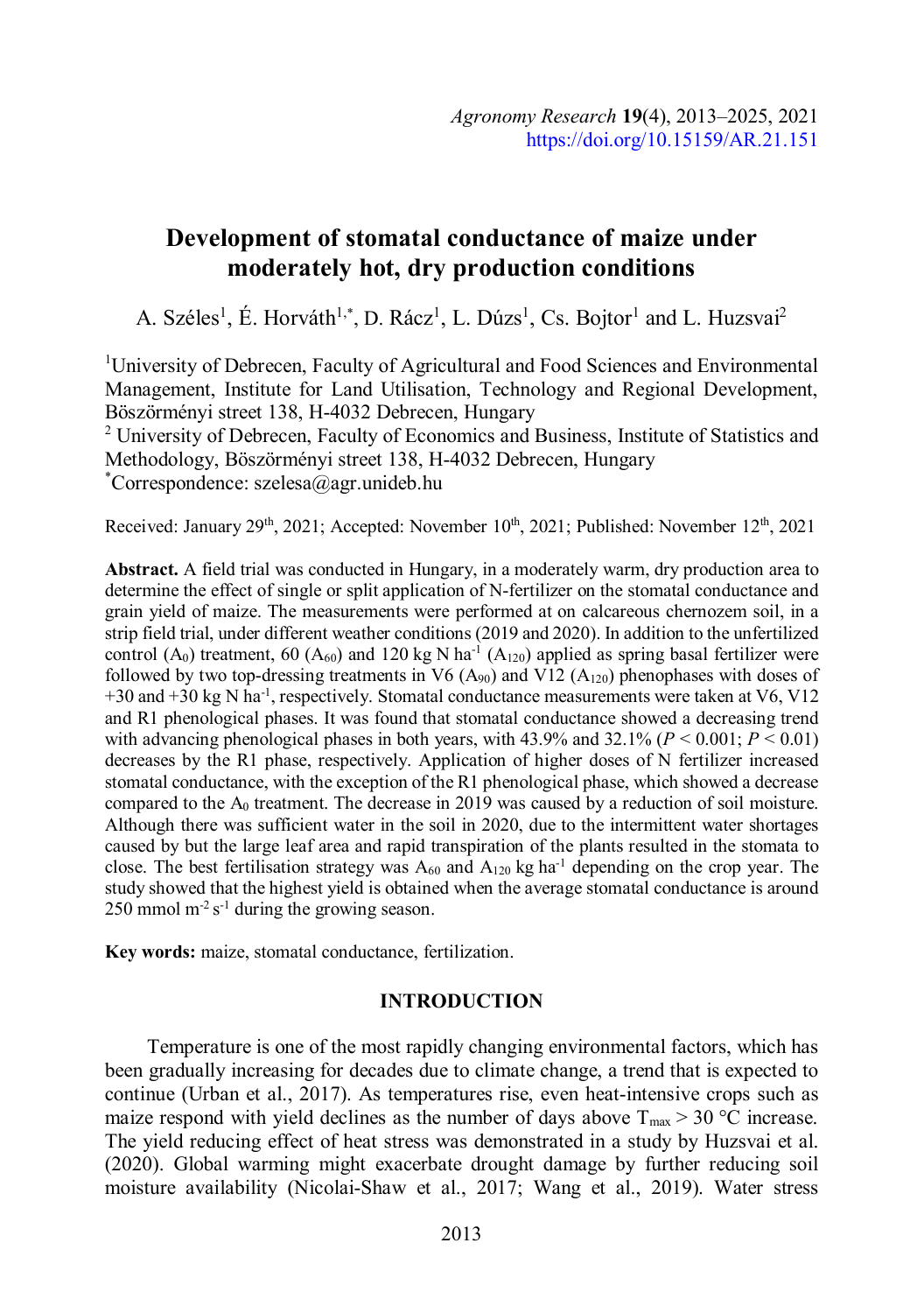adversely affects stomatal conductance, causes partial stoma closure (Wang et al., 2018), reduces transpiration (Prado et al., 2018), increases stoma density, and reduces stoma opening, indicating plant adaptation to drought stress (Huang  $\&$  Xu, 2015; Gamage et al., 2018; Nemeskéri & Helyes, 2019). Furthermore,  $CO<sub>2</sub>$  absorption is reduced, which affects photosynthesis, overall plant functionality, and inhibits plant growth and development (Tian et al., 2019; Thruppoyil & Ksiksi, 2020; Yin et al., 2020).

Under climate change conditions, soil moisture deficit and atmospheric drought lead to a decrease in stomatal conductance (Zhang et al., 2021), which has a negative impact on crop yield (El-Sabagh et al., 2017; Faralli et al., 2019). However, the detrimental effect of weather extremes can be mitigated by proper agrotechnology (Széles & Huzsvai, 2020).

Among the agrotechnical elements, fertilisation, especially nitrogen (N), which is an essential plant nutrient, deserves special attention due to its impact on soil and its water balance. It plays an important role in vegetative growth (Zuo et al., 2015) because it is the building block of various substances that regulate plant growth. It plays a key role in photosynthesis (Ghotbi-Ravandi et al., 2015; Guo et al., 2021) and is a central component of the chlorophyll molecule. N deficiency results in reduced photosynthesis (Dwyer et al., 1995; Correia et al., 2005) and slower growth rates (Hammad et al., 2012), leading to significant yield reductions (Berenguer et al., 2009).

In order to overcome yield reduction and to achieve higher grain yield, more than  $300 \text{ kg ha}^{-1}$  of N fertilizer is applied in production, which is significantly higher than the optimal N rate shown in field experiments (Yang et al., 2017), which is  $100-110$  kg N ha<sup>-1</sup> in dry farming (Pepó & Nagy, 1997). Excessive or inappropriate use has negative effects on crops, it greatly reduces N use efficiency (NUE), it is a major problem in air pollution (Han et al., 2017; Fang et al., 2018) and causes significant nitrate leaching losses (more than 50% N in the environment) (McBratney & Field, 2015; Suchy et al., 2018).

Numerous strategies have been developed to reduce nitrogen loss. In addition to the optimal timing of N supply, the frequency of N application is important (Lü et al., 2012; Schoninger et al., 2018; Széles et al., 2019a, 2019b; Davies et al., 2020). Maize uptakes N throughout its entire the growth period. Its N demand is low during the early vegetation period, then increases rapidly and remains high for several weeks. Cassman et al. (2002) consider N reduction in autumn and multiple applications during the growing season a suitable strategy.

The aim of the present work is to investigate (i) how the change of weather affects stomatal conductance and its correlation with N fertilization, (ii) at which stomatal conductance level is the highest yield obtained, and (iii) how N fertilizer rate and timing affect yield.

# **MATERIALS AND METHODS**

The studies were carried out in Hungary at the Látókép Experimental Station of the University of Debrecen (47° 33' N, 21° 26' E, elevation 111 m), on loess-formed, calcareous chernozem soil.

The average pHKCl value of the soil is 6.6 (weakly acidic), in the upper (20 cm) layer Arany's plasticity index is 39, the total amount of water-soluble salts is 0.04% (low salt content). The soil is moderately calcareous (carbonated lime content in the upper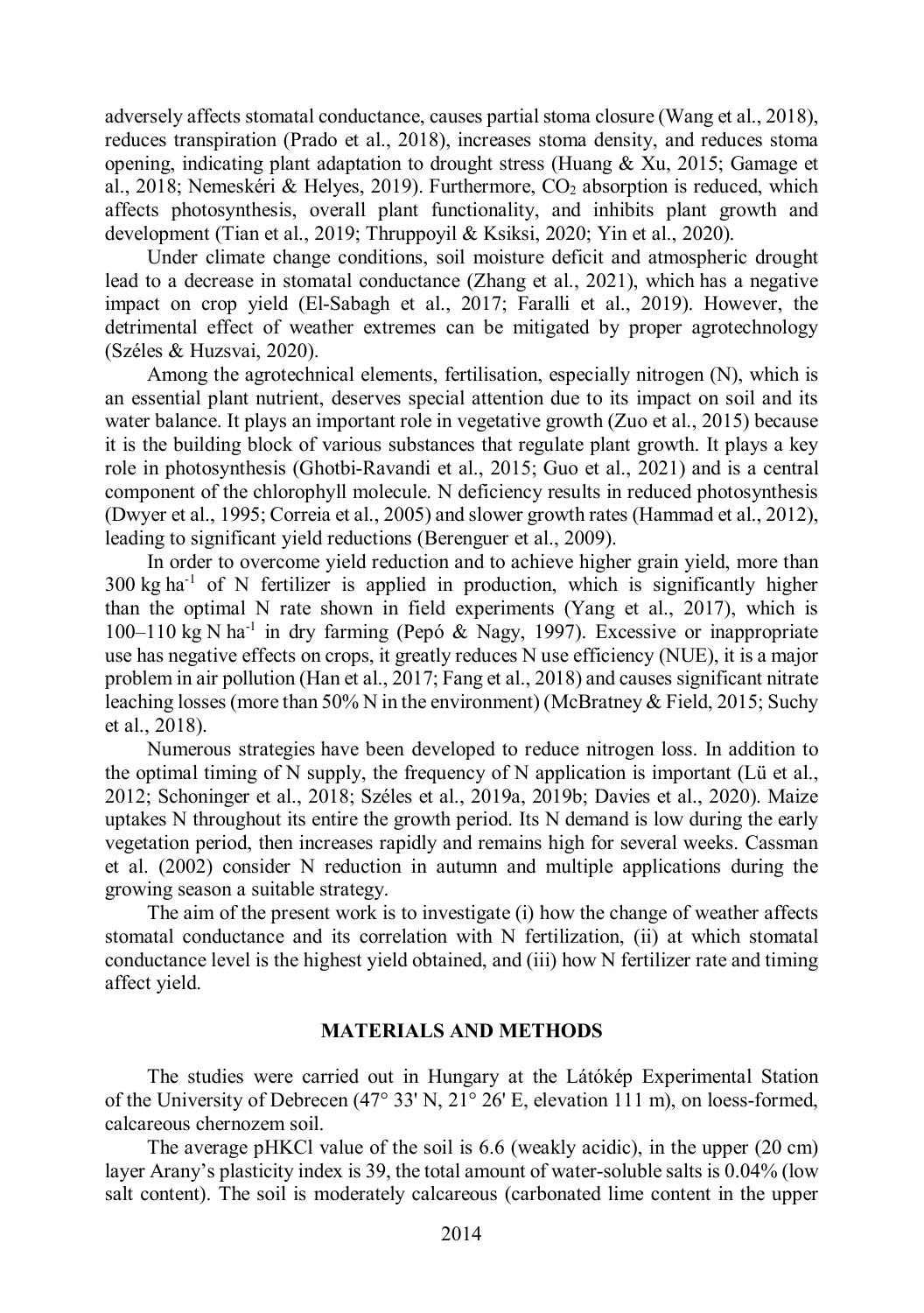80 cm of the soil is around  $0\%$ , from 100 cm to 12%). Its humus content is 2.6–2.8%,  $P_2O_5$  content is medium (133 mg kg<sup>-1</sup>), its K<sub>2</sub>O supply is good (240 mg kg<sup>-1</sup>).

The experiment is a strip design, two-replicate, small plot field trial, which was set up in 2011, with five maize hybrids and seven fertiliser steps. Each strip includes a certain hybrid with a certain fertilizer treatment.

In both years, 27% Genesis Pétisó fertilizer was applied before sowing. Similar to the experiments by Ritchie et al. (1997) and Berenguer et al. (2009), fertilizer doses were split between basal and top-dressing treatments (Table 1).

| Name           | Treatment                                                                                                                                          |
|----------------|----------------------------------------------------------------------------------------------------------------------------------------------------|
| A <sub>0</sub> | Unfertilized control                                                                                                                               |
| $A_{60}$       | 60 kg N ha <sup>-1</sup> before sowing                                                                                                             |
| $A_{120}$      | 120 kg N ha <sup>-1</sup> before sowing                                                                                                            |
| $V6_{90}$      | 60 kg N ha <sup>-1</sup> before sowing +30 kg N ha <sup>-1</sup> during the V6 phenophase                                                          |
| $V6_{150}$     | 120 kg N ha <sup>-1</sup> before sowing $+30$ kg N ha <sup>-1</sup> during the V6 phenophase                                                       |
| $V12_{120}$    | 60 kg N ha <sup>-1</sup> before sowing +30 kg N ha <sup>-1</sup> during the V6 phenophase +30 kg N ha <sup>-1</sup><br>during the V12 phenophase   |
| $V12_{180}$    | 120 kg N ha <sup>-1</sup> before sowing +30 kg N ha <sup>-1</sup> during the V6 phenophase + 30 kg N ha <sup>-1</sup><br>during the V12 phenophase |

**Table 1.** Fertilizer treatments used in the experiment

Plant density was 73 thousand plants  $ha^{-1}$ , the green crop was maize. Maize was sown on 10.04.2019 and 17.04.2020 and harvested on 09.10.2019 and 12.10.2020. The harvested grain yield is corrected to 14% moisture content.

In the present paper, stomatal conductance, soil moisture and yield results of the Fornad (FAO 420) maize hybrid were analyzed, which were measured in 2019 and 2020, in unfertilized control,  $A_{60}$ ,  $A_{120}$ ,  $V6_{90}$ , and  $V6_{150}$  treatment combinations. Measurements were taken three times in V6, V12 and R1 growth stages.

Stomatal conductance of the plants, was measured with the Sc-1 Leaf Porometer, exclusively in sunny weather, at noon and early afternoon hours, because then the irradiation and evaporation of the plants are the highest. In each treatment combination, three randomly selected plants were tested, three measurements were taken on each plant, thus the average of nine measurements represented the stomatal conductance of the plot. To obtain a values representing the entire plant, measurements were carried out on the lower, middle and upper leaves of the selected plants, taking into account the different development and shading. Together with the two true replicates, there were 18 measurements in each treatment in each of the three growth stages (V6, V12 and R1), ensuring representativeness.

Soil moisture content was determined by means of a Field Scout TDR 300 soil moisture probe. Two 20 cm measuring rods were used for the instrument. The probe rods were pushed parallel to each other into the soil. After the rods entered the soil, the return time indicated by the instrument was recorded for each measurement, based on which the soil moisture content was determined after calibration. The mean value of three measurements per plot was used to determine the soil moisture content.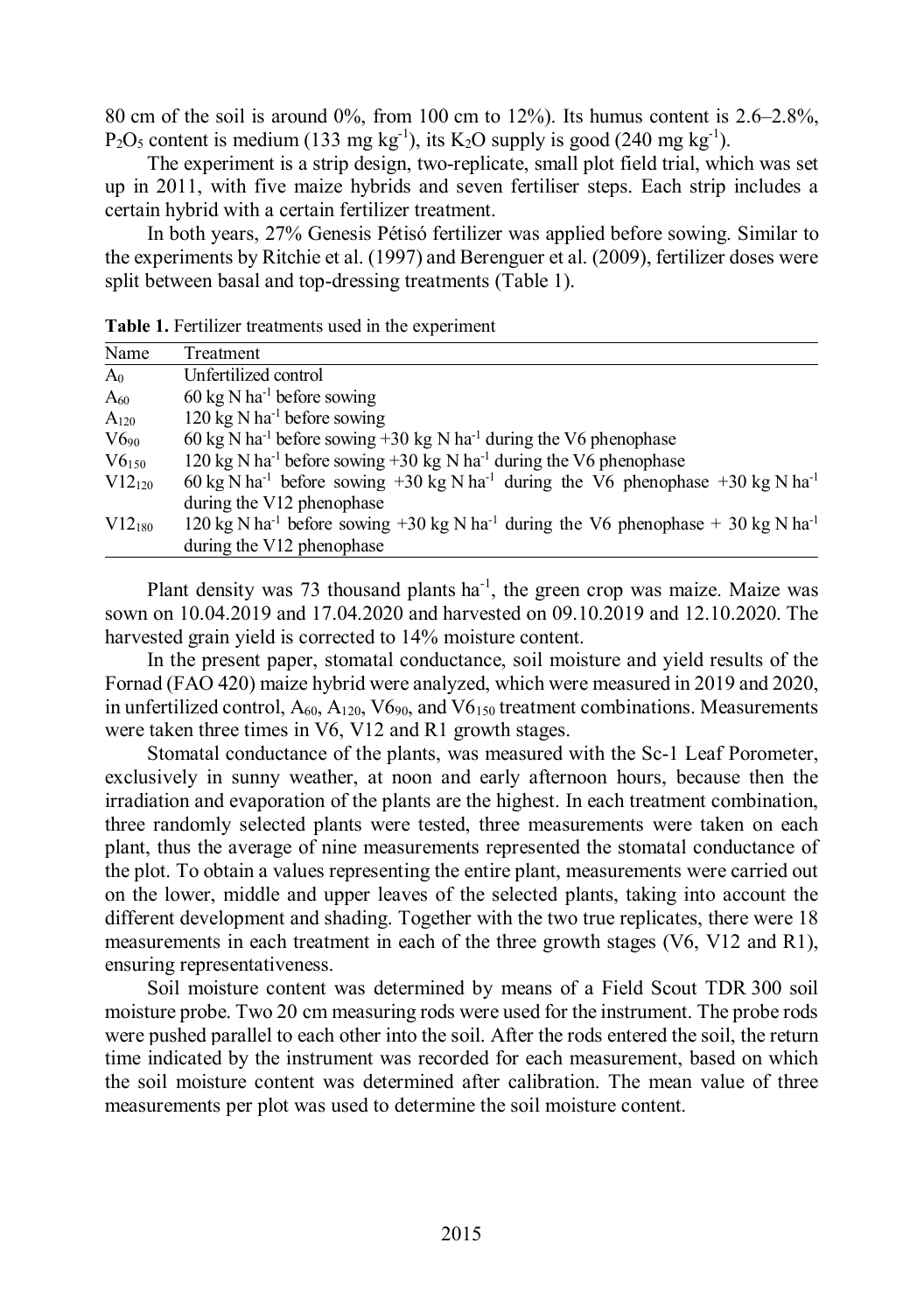The weather was evaluated based on data measured and recorded by an automatic weather station located in the experimental area. The values were compared to the average of the period 1981–2010 (Nagy, 2019). Regarding the phenological stages, the Growing Degree Days (GDD) agrometeorological index was used.

Growing Degree Days (GDD)

$$
GDD = \sum \left( \frac{(T_{\text{max}} + T_{\text{min}})}{2} - T_b \right),\tag{1}
$$

where,  $T_{\text{max}}$  (°C) is the daily maximum temperature,  $T_{\text{min}}$  (°C) is the daily minimum temperature,  $T_b$  (°C) is the base temperature.  $T_b$  is the temperature below which the rate of development is considered to be 0. The heat sum was calculated with  $T_b = 10 \degree C$  in accordance with the scientific literature data (Davidson & Campbell, 1983; Gallagher, 1979).

While precipitation total the 2019 growing season (365 mm) was only 19 mm above the multi-year average (346 mm), the precipitation of 2020 was 103 mm above the average. Temperatures in the first year  $(17.5 \degree C)$  were in line with the average (17.6 °C), but due to more precipitation, the 2020 growing season was nearly 1 °C colder (Figs 1–2).



**Figure 1.** Distribution of temperature and precipitation during the measurement period, 2019.

The effects of fertilization and phenophases on stomatal conductance were evaluated using a repeated measure model. The dependent variable was stomatal conductance. The treatment variable was the fertilizer (N), phenophase was the repeated factor, while the error factor was the plot identifier and the phenophase interaction. The two years were evaluated separately. *Duncan's test* was applied to compare the means of the treatment combinations. The baseline significance level was 5%.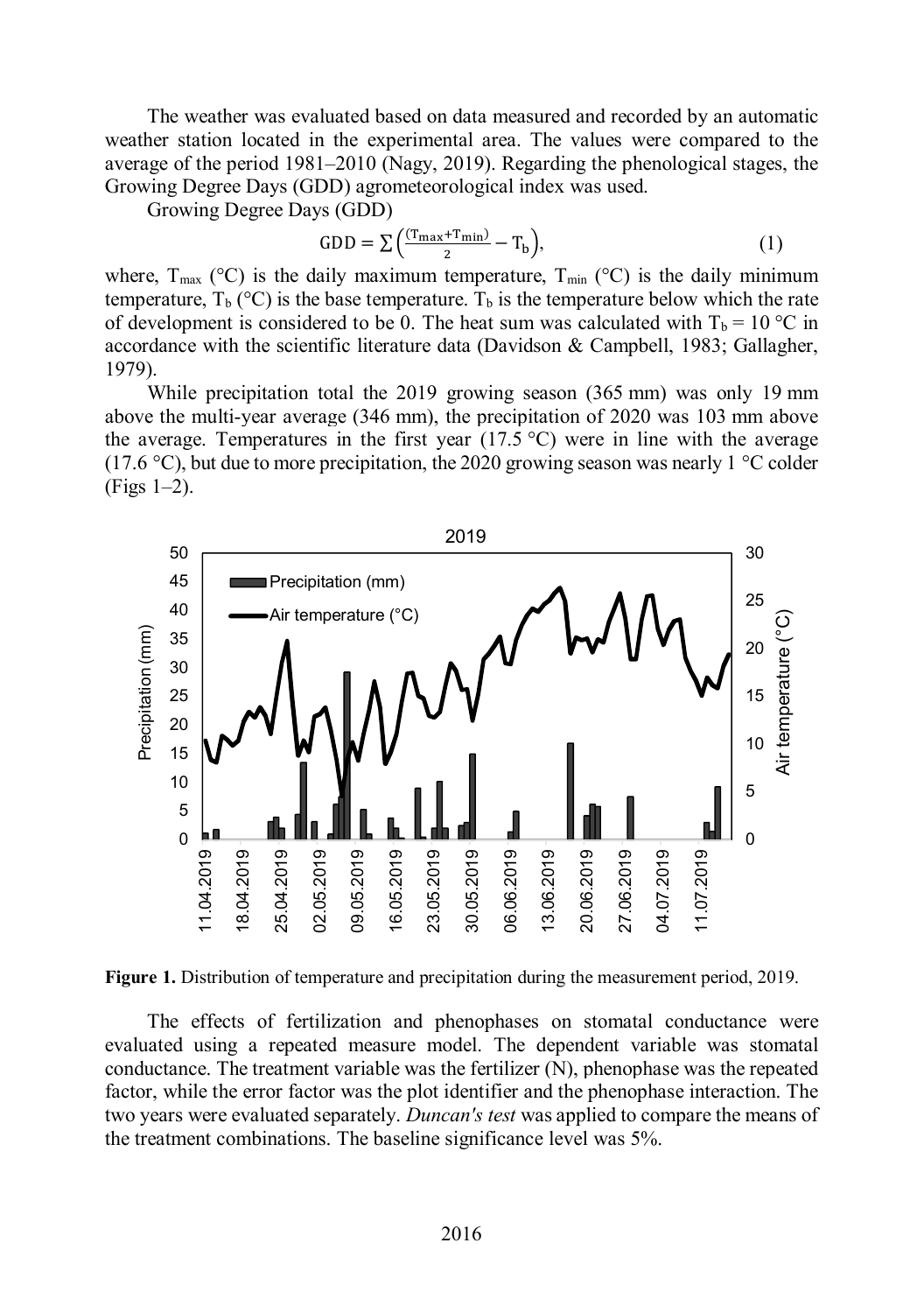

**Figure 2.** Distribution of temperature and precipitation during the measurement period, 2020.

The correlation between stomatal conductance and soil moisture and between stomatal conductance and yield was analysed by means of correlation analysis. The correlation between yield and stomatal conductance was evaluated separately for the three phenophases.

Data were evaluated using R version 4.1.1 (2021-08-10).

# **RESULTS AND DISCUSSION**

### **Development of stomatal conductance**

The 2019 and 2020 results of the repeated measure model showed that N fertilization and phenological phases and the interaction of the two factors were significant (Table 2–3).

**Table 2.** Effects and interactions of N fertilization, phenological stages and stomatal conductance of maize, 2019

|                                   |    | Sum Sq  | Mean Sq | $F$ value | Pr(> sF)       |
|-----------------------------------|----|---------|---------|-----------|----------------|
| N-fertilizer                      | 4  | 27.538  | 6,884   | 38.27     | $0.000609$ *** |
| Residuals                         |    | 899     | 180     |           |                |
| Phenological phase                |    | 253,211 | 126,606 | 792.28    | $9.70e-12$ *** |
| N-fertilizer x Phenological phase |    | 81,382  | 10,173  | 63.66     | $1.41e-07$ *** |
| Residuals                         | 10 | 1.598   | 160     |           |                |
|                                   |    |         |         |           |                |

Note: \*\*\*  $P = 0.001\%$ .

The stomatal conductance values of the plants between the V6 and R1 phenophases ranged widely. The lowest value of the interval was 208 and the highest value was 589 mmol m<sup>-2</sup> s<sup>-1</sup>.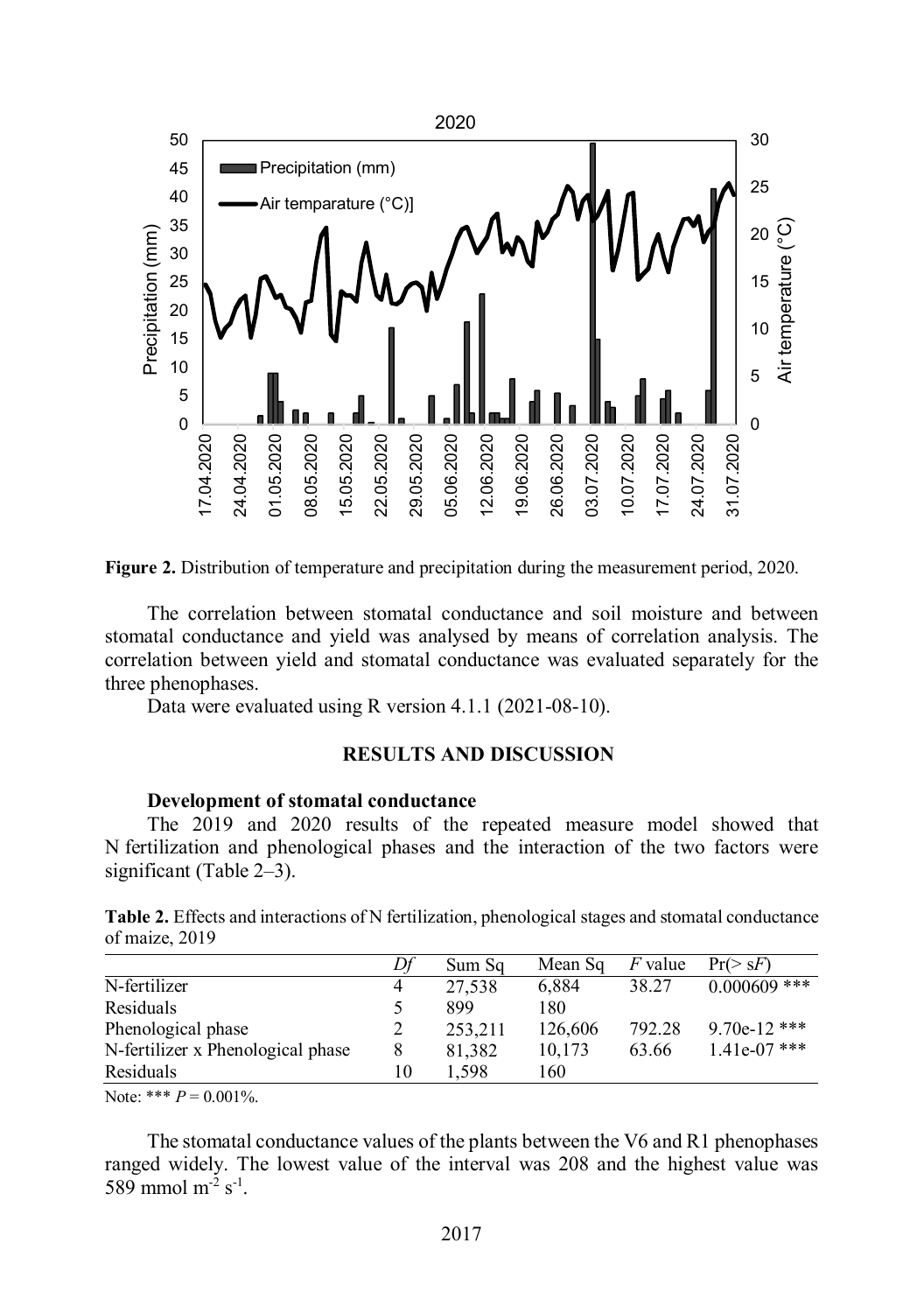|                                   |    | Sum Sa  | Mean Sq | <i>F</i> value | Pr(>F)        |
|-----------------------------------|----|---------|---------|----------------|---------------|
| N-fertilizer                      | 4  | 20,144  | 5,036   | 27.25          | $0.00137**$   |
| <b>Residuals</b>                  |    | 924     | 185     |                |               |
| Phenological phase                |    | 88,176  | 44,088  | 949.5          | $3.94e-12***$ |
| N-fertilizer x Phenological phase |    | 109.384 | 13.673  | 294.5          | $7.48e-11***$ |
| Residuals                         | 10 | 464     | 46      |                |               |

**Table 3.** Effects and interactions of N fertilization, phenological stages and stomatal conductance of maize, 2020

Note: \*\*\*  $P < 0.001\%$ ; \*\*  $P < 0.01\%$ .

Based on the 134 mm precipitation that fell from sowing to the V6 phenological stage in 2019, the GDD value of 236 °C and the stomatal conductance of 513 mmol  $m^2 s^{-1}$ measured in the average of the treatments, the environmental conditions were suitable for the plants (Fig. 3). During the same period of 2020, a precipitation of 93 mm, a GDD value of 278 °C, and an average stomatal conductance value 22.8% lower than that of 2019 were less favourable conditions for the plants (Fig. 4). Low stomatal conductance values were recorded in 2019 in the V6150 kg in ha<sup>-1</sup> treatment (412 mmol m<sup>-2</sup> s<sup>-1</sup>), while in 2020 in the non-fertilized (339 mmol  $m^2 s^{-1}$ ) treatment. However, the highest stomatal conductivity values were the opposite, as the most suitable environmental condition was provided by the non-fertilized  $(589 \text{ mmol m}^2 \text{ s}^1)$  treatment in 2019, and the  $V6_{150}$  kg ha<sup>-1</sup> (476 mmol m<sup>-2</sup> s<sup>-1</sup>) treatment in 2020 (Figs 3, 4). With increasing N-doses, the stomatal conductance value decreased significantly in 2019 (30.1%;  $P < 0.01$ ), but in 2020 the rate of increase was  $50.6\%$  ( $P < 0.001$ ). The largest difference between the two years was in the non-fertilized treatment, in 2020 the value of stoma conductance was 46.4% (*P <* 0.001) lower than in 2019.



**Figure 3.** Development of stomatal conductance and soil moisture in 2019.

Note:  $A_0$  = unfertilized control;  $A_{60}$  = 60 kg N ha<sup>-1</sup> before sowing;  $A_{120}$  = 120 kg N ha<sup>-1</sup> before sowing;  $V6_{90} = 60$  kg N ha<sup>-1</sup> before sowing + 30 kg N ha<sup>-1</sup> during V6 phenophase; V6<sub>150</sub> = 120 kg N ha<sup>-1</sup> before sowing + 30 kg N ha-1 during V6 phenophase. The different lower case letters indicate the difference between fertilizer treatments based on *Duncan's test* ( $P < 0.05$ ).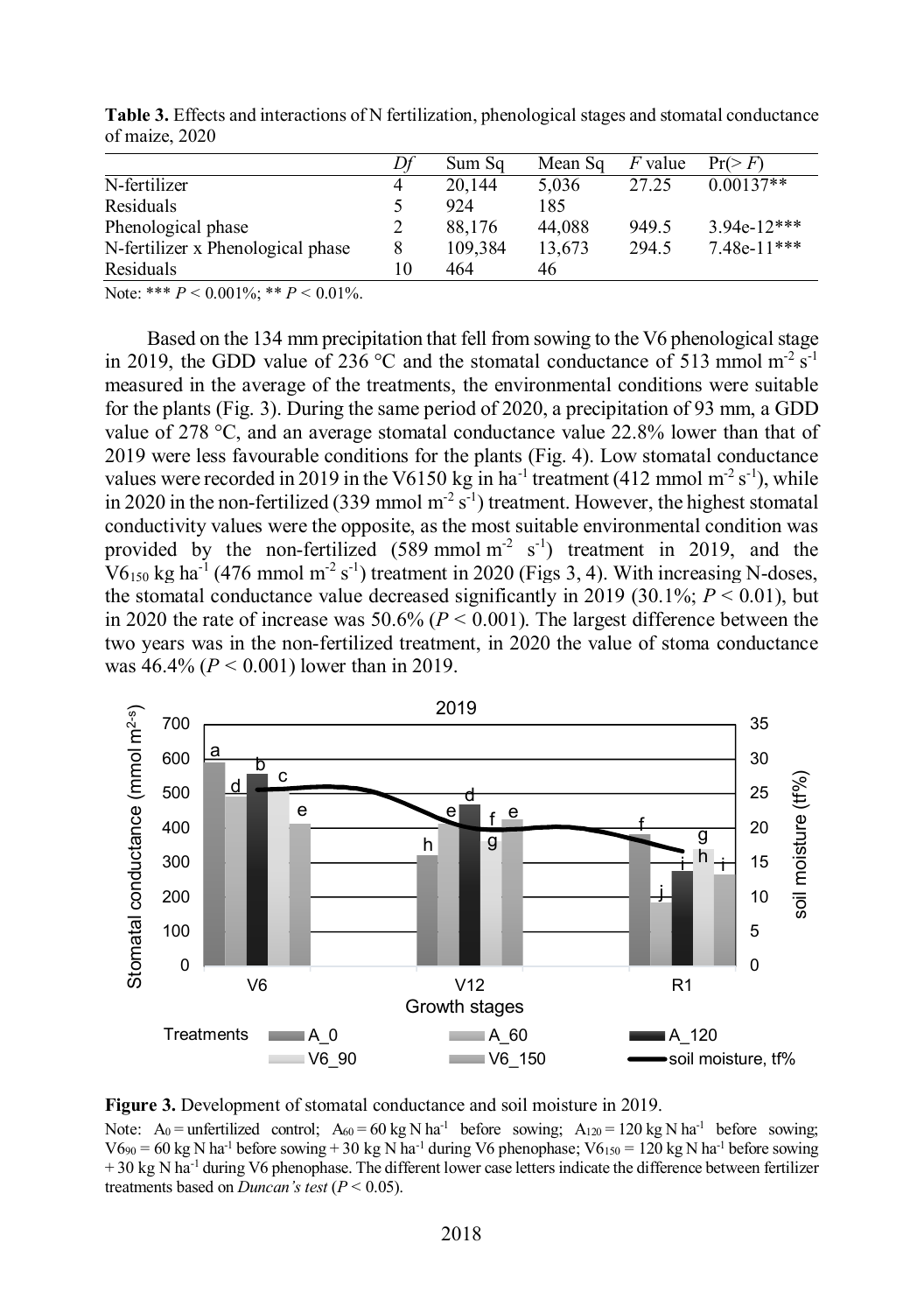Between the phenological phases V6 and V12, 39 mm of precipitation fell in 2019 with a GDD value of 243 °C. In 2020, there was 10 mm more precipitation (49 mm) and a significantly lower GDD value  $(177 \degree C)$ . The stomatal conductance values developed almost similarly in both years (397 and 367 mmol  $m^2 s^{-1}$ ). Increasing the applied amount of N fertilizer can modify the stomatal conductance of leaves, thereby enhancing adaptability (Han et al., 2006), which is confirmed by the obtained results. In the V12 phenological phase, the stomatal conductance value increased in both years compared to the non-fertilized treatment. Stomata of the plants were the most active in the  $A_{120}$  kg ha<sup>-1</sup> treatment in 2019 (468 mmol m<sup>-2</sup> s<sup>-1</sup>; 46.3%) ( $P < 0.001$ ), while in the V6<sub>150</sub> kg ha<sup>-1</sup> treatment (464 mmol m<sup>-2</sup> s<sup>-1</sup>; 39.3%) %) ( $P < 0.01$ ) in 2020.



**Figure 4.** Development of stomatal conductance and soil moisture in 2020.

Note:  $A_0$  = unfertilized control;  $A_{60}$  = 60 kg N ha<sup>-1</sup> before sowing;  $A_{120}$  = 120 kg N ha<sup>-1</sup> before sowing;  $V690 = 60$  kg N ha<sup>-1</sup> before sowing + 30 kg N ha<sup>-1</sup> during V6 phenophase; V6<sub>150</sub> = 120 kg N ha<sup>-1</sup> before sowing  $+30 \text{ kg N}$  ha<sup>-1</sup> during V6 phenophase. The different lower case letters indicate the difference between fertilizer treatments based on *Duncan's test* ( $P < 0.05$ ).

Between the V12 and R1 phenophases, only 8 mm of precipitation fell in 2019 and the GDD value was 182 °C. In 2020, there was also significantly more precipitation (128) mm) and the GDD value was higher as well  $(256 \degree C)$ . There was no significant difference between the mean stomatal conductance values of the two years (6.6%). In both years, the plants were under less stress in the control treatment in the R1 developmental phase. Fertilization further reduced the value of stomatal conductance. In 2019, the largest decrease (52%;  $P < 0.001$ ) was caused by the A<sub>60</sub> kg ha<sup>-1</sup> treatment, while in 2020, by the A<sub>120</sub> kg ha<sup>-1</sup> treatment (45.3%;  $P < 0.01$ ).

The obtained results are in line with the findings of Kron et al. (2008), who stated that the stomata of plants become more closed and stomatal conductance decreases as the phenological phases progress. As the phenological phases progressed, the stomata of the plants became more and more closed and with the exception of the non-fertilized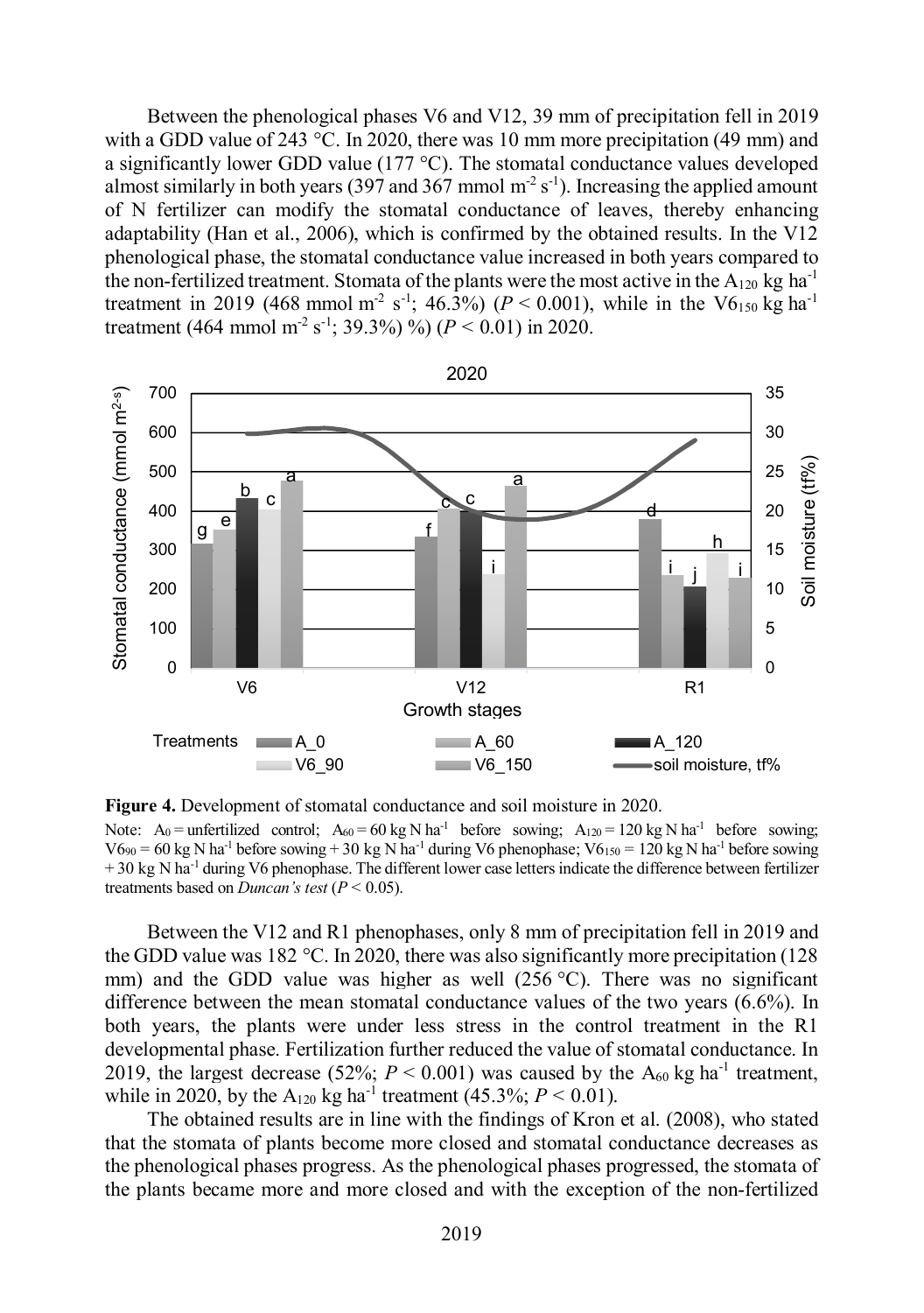treatment, stomatal conductance decreased. The lowest value was recorded in the R1 phenophase in both years; in 2019 in the A<sub>60</sub> kg N ha<sup>-1</sup> treatment (183 mmol m<sup>-2</sup> s<sup>-1</sup>), in 2020 in the A<sub>120</sub> kg N ha<sup>-1</sup> (208 mmol m<sup>-2</sup> s<sup>-1</sup>). The decrease in stomatal conductance between the V12 and R1 phenological phases was  $37.7-55.5\%$  in 2019, ( $P < 0.05$ ;  $P < 0.001$ ) and 41.5–50.4% in 2020 ( $P < 0.01$ ;  $P < 0.001$ ). The effect of fertilization increasing stomatal conductance could not be clearly demonstrated. During the V6 phenological phase it varied depending on the crop year, during the V12 phenophase it increased in both years, while during the R1 phase it decreased in both years.

The measurements show that in the V12 phenological phase, the application of irrigation water would have been necessary in all treatments, although at that time the environmental conditions were still suitable for the plants. After that, the stomata began to close due to the decrease in the available water resources. The obtained results confirmed the finding of Anav et al. (2018) according to which the stomatal response to water deficit in soil highlights the need for irrigation.

### **The effect of soil moisture on stomatal conductance**

Soil moisture content is of key importance to stomatal regulation (Anav et al., 2018). In line with the findings of Yu et al. (2015) and Santos et al. (2017), as the phenological phases progressed, soil moisture gradually decreased and became a limiting factor, the plant became water stressed and stomatal conductance decreased. Increased N fertilization increases the size of maize roots (Su et al., 2020; Putra & Ismoyojati, 2021) and leaf area (Amali & Namo, 2015; Hafez & Abdelaal, 2015), consequently it increases transpiration (Zhang et al., 2014) and water demand (Xu et al., 2020). Larger leaf area also means a larger assimilation surface. This leads to higher yields under favourable conditions. In water deficit periods, however, higher LAI can be detrimental. In 2019, by the R1 phenophase soil moisture content significantly decreased, thereby stomatal conductance decreased as well compared to the  $A_0$  treatment (Fig. 3). The rate of decrease from the value of the V6 growth phase to the R1 phenophase was 43.9% (*P <* 0.01) in 2019 while it was 32.1% (*P <* 0.05) in 2020. In 2020, the high soil moisture value and increasing N fertilization measured during the R1 phase despite the decrease did not result in higher stomatal conductance values (Fig. 4). This could be due to the water deficit that occurred intermittently during the day, when the high LAI resulted in such fast plant transpiration that water uptake was unable to keep up with it. This may occur on days with evapotranspiration exceeding 5–6 mm per day during midday and early afternoon. At this time the soil around the root hairs dries out and water uptake ceases, the stomata close. In such cases, there is still sufficient water in the soil, similar to our results (2020, R1 phenophase), but water flow requires time. When the temperature drops, water uptake starts in the evening and during the night and water supply to the plant becomes uninterrupted.

The stomatal conductance value of the plants and soil moisture showed a close correlation  $(r = 0.83$ <sup>\*\*\*</sup>) in 2019. As a result of the decrease in soil moisture, the stomata of the leaves of the plant were closed, thereby reducing transpiration and thus stomatal conductance also decreased. Based on the value of the coefficient of determination, soil moisture determined stomatal conductance with  $69\%$  ( $r^2 = 0.689$ ). In 2020, the high soil moisture value measured in the R1 growth phase did not result in higher stomatal conductance values, and there was no detectable significant correlation between the two factors.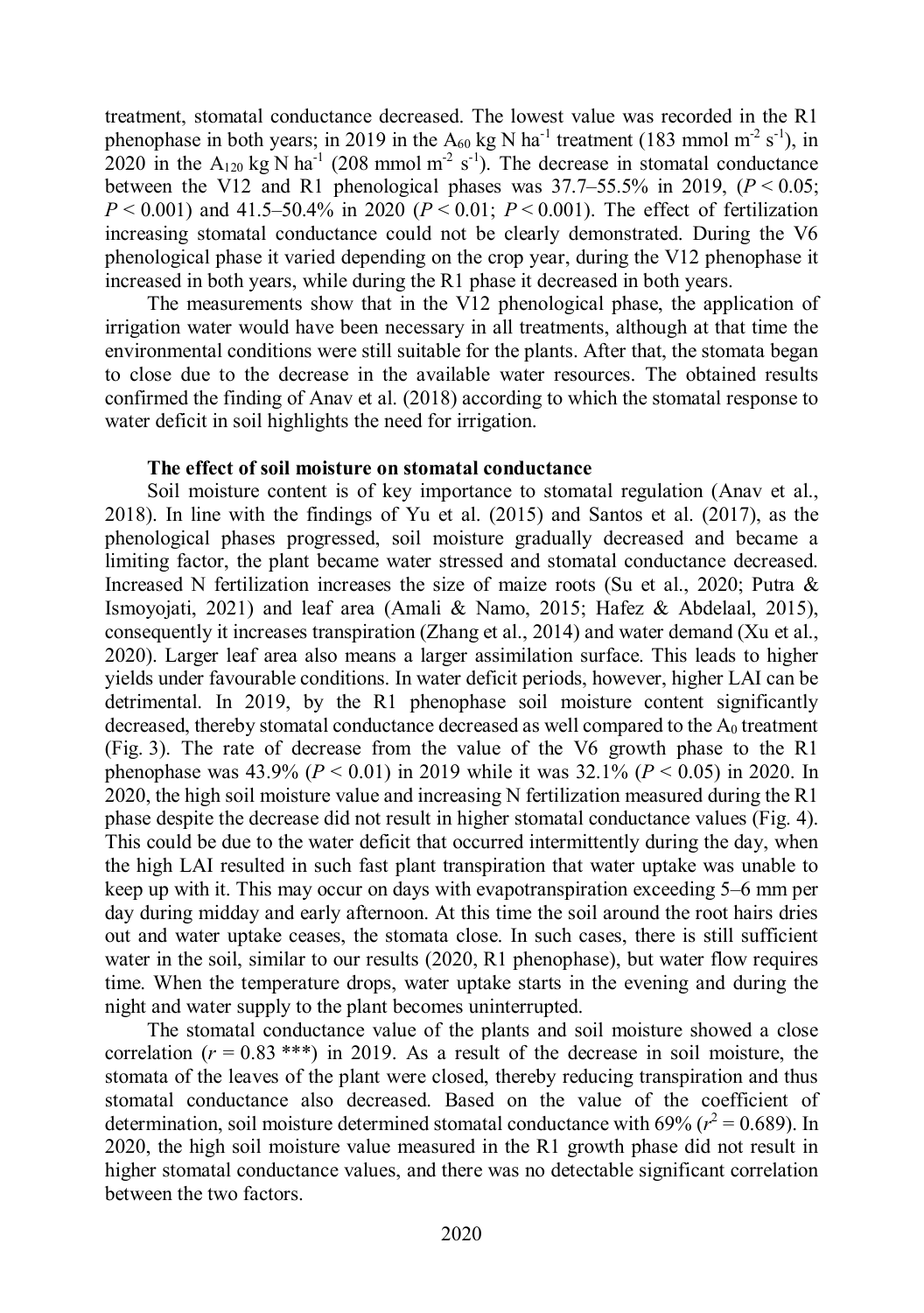#### **Yield and stomatal conductance**

The yield of maize of the unfertilized control was  $8.726$  t ha<sup>-1</sup> in 2019, which shows the good nutrient utilization capacity of the hybrid. Compared to the control, the lowest 60 kg N ha<sup>-1</sup> base treatment  $(A_{60})$  increased the yield by 38.9% ( $P < 0.05$ ). There was no reliable difference among the rest of the fertilizer treatments. The maximum yield was provided by the  $V6_{150}$  treatment (14.023 t ha<sup>-1</sup>), which was 60.7% higher compared to the control treatment, however, based on the Duncan test, the result of the  $A_{60}$  treatment at  $12.124$  t ha<sup>-1</sup> can be considered effective. The yield of the maize hybrid of the unfertilized control in 2020 was  $6.219$  t ha<sup>-1</sup>. Compared to the control treatment, the A<sub>60</sub> treatment increased the yield by 3.633 t ha<sup>-1</sup> ( $P \le 0.05$ ). The difference between the A<sub>60</sub> and  $A_{120}$  basic treatments was 4.339 kg ha<sup>-1</sup>, the higher base dose resulted in a significant  $(P < 0.05)$  increase. There was no significant difference between the yield of 30 kg N ha<sup>-1</sup> top dressing (V6<sub>90</sub>) applied in the V6 phenophase after the  $A_{60}$  base treatment. There was also a non-significant difference between the yield of the  $A_{120}$  and  $V6<sub>150</sub>$  treatment. The highest yield and the statistically confirmed maximum yield were recorded in the  $A_{120}$  treatment (14.191 t ha<sup>-1</sup>).

The natural nutrient utilization capacity of maize was  $40.3\%$  ( $P \le 0.001$ ) better in 2019 than in 2020. The modifying effect of the crop year was recorded when the 60 kg N ha<sup>-1</sup> (A<sub>60</sub>) base treatment was applied (2.272 t ha<sup>-1</sup>;  $P < 0.01$ ).

There was a moderate linear correlation ( $r = -0.69^*$ ,  $r = 0.72^*$ ,  $r = -0.59$ ) between stomatal conductance and yield in 2019 in the V6, V12 and R1 growth stages. Based on the value of the coefficient of determination, the yield-modifying effect of stomatal conductance was 55*–*56% in the V6 and V12 phenophase and 40% in the R1 phenophase. The correlation between the two factors in 2020 in the V6 and R1 growth stages was close  $(r = 0.87***, -0.78*)$ . No reliable correlation could be detected in the V12 phenophase. In this year, the effect of stomatal conductance on yield was higher (V6: 79%; R1: 63%) than in 2019.

## **CONCLUSIONS**

In the present study it was confirmed that stomatal conductance of maize decreases with plant development. N fertilization increases stomatal conductance. However, when soil moisture content decreases, or when there is sufficient moisture in the soil but little time for soil moisture to flow due to the rapid transpiration of higher LAI, the stomata close. When temperature drops, water uptake starts during the evening and night hours and water supply to the plant becomes undisturbed. This demonstrates that the results obtained when measuring stomatal conductance are strongly influenced by the time of day at which the measurement is taken. The measurement of stomatal conductance has proved useful for detecting water deficiency. It was confirmed that the V12 phenological phase would have been suitable for the application of irrigation water (2019 and 2020), as after that stomata started to close due to the reduction of the water available for them. Furthermore, the influence of stomatal conductance on yield in the cooler and wetter year (2020) was higher than in the year of 2019 which was average in this regard.

Finally, the study revealed that the highest yields are obtained when the average stomatal conductance is around 250 mmol  $m<sup>2</sup> s<sup>-1</sup>$  during the growing season.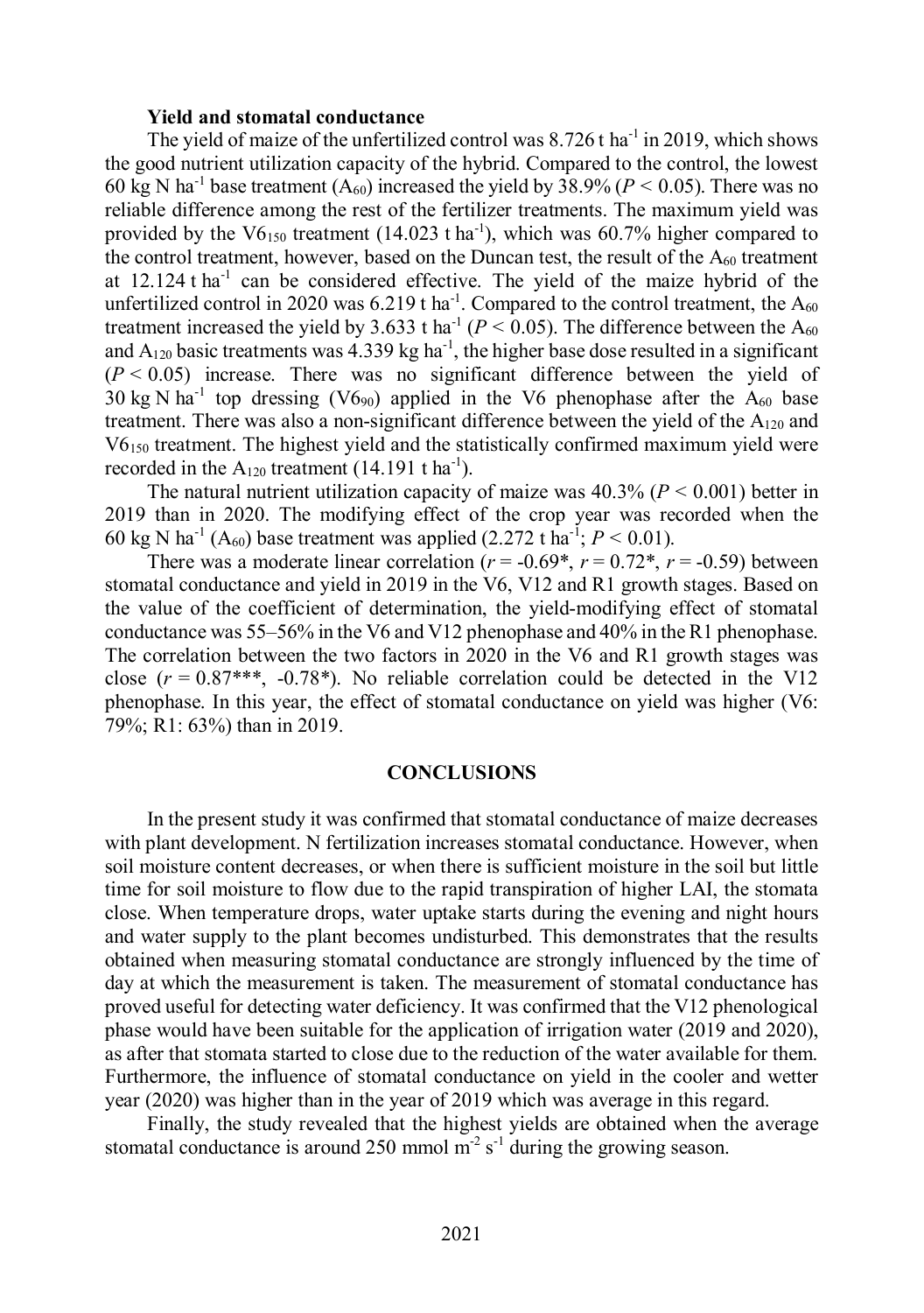ACKNOWLEDGEMENTS. 'Project no. TKP2020-IKA-04 has been implemented with the support provided from the National Research, Development and Innovation Fund of Hungary, and has been financed by the 2020-4.1.1-TKP2020 funding scheme and the EFOP-3.6.3-VEKOP-16-2017-00008 project'.

# **REFERENCES**

- Amali, P. & Namo, O. 2015. Effect of time of fertilizer application on growth and yield of maize (*Zea mays* L.) in Jos - plateau environment. *Global Journal of Agricultural Sciences* **14**, 1–9. doi:10.4314/gjas.v14i1.1
- Anav, A., Proietti, C., Menut, L., Carnicelli, S., Marco, A.D. & Paoletti, E. 2018. Sensitivity of stomatal conductance to soil moisture: implications for tropospheric ozone. *Atmospheric Chemistry and Physic* **18**, 5747–5763. doi:10.5194/acp-18-5747-2018
- Berenguer, P., Santiveri, F., Boixadera, J. & Lloveras, J. 2009. Nitrogen fertilisation of irrigated maize under Mediterranean conditions. *European Journal of Agronomy* **30**, 163–171. doi:10.1016/j.eja.2008.09.005
- Cassman, K.G., Dobermann, A. & Walters, D.T. 2002. Agroecosystems, nitrogen-use efficiency, and nitrogen management. *AMBIO: A Journal of Environment and Societ*y **31**, 132–140. doi:10.1579/0044-7447-31.2.132
- Correia, C.M., Pereira, J.M.M., Coutinho, J.F., Bjorn, L.O. & Torres-Pereira, J.M.G. 2005. Ultraviolet-B radiation and nitrogen affect the photosynthesis of maize: a Mediterranean field study. *European Journal of Agronomy* **22**, 337–347. doi:10.1016/j.eja.2004.05.002
- Davidson, H.R. & Campbell, C.A. 1983. The effect of temperature, moisture and nitrogen on the rate of development of spring wheat as measured by degree days. *Canadian Journal of Plant Science* **63**(4), 833–846. doi:10.4141/cjps83-106
- Davies, B., Coulter, J.A. & Pagliari, P.H. 2020. Timing and rate of nitrogen fertilization influence maize yield and nitrogen use efficiency. *PLoS ONE* **15**(5), e0233674. doi: 10.1371/ journal.pone.0233674
- Dwyer, L.M., Anderson, A.M., Stewart, D.W., Ma, B.L. & Tollenaar, M. 1995. Changes in maize hybrid photosynthetic response to leaf nitrogen, from preanthesis to grain fill. *Agronomy Journal* **87**, 1221–1225. doi:10.2134/agronj1995. 00021962008700060031x
- El-Sabagh, A., Barutçular, C. & Islam, M.S. 2017. Relationships between stomatal conductance and yield under deficit irrigation in maize (*Zea mays* L.). *Journal of Experimental Biology and Agricultural Sciences* **5**, 14–21. doi:10.18006/2017.5(1).014.021
- Fang, S.Q., Yang, Y.F., Qiang, Y.D. & Wang, G.X. 2018. Distribution and environmental risk assessment of fertilizer application on farmland in the water source of the middle route of the Ssouth-to-Northwater Transfer project. *Journal of Agro-Environment Science* **37**(1), 124–136.
- Faralli, M., Matthews, J. & Lawson, T. 2019. Exploiting natural variation and genetic manipulation of stomatal conductance for crop improvement. *Plant Biology* **49**, 1–7. doi:10.1016/j.pbi.2019.01.003
- Gallagher, J.N. 1979. Field studies of cereal leaf growth: I. Initation and expansion in relation to temperature and ontogeny. *Journal* of *Experimental Botany* **30**(117), 625–636.
- Gamage, D., Thompson, M., Sutherland, M., Hirotsu, N., Makino, A. & Seneweera, S. 2018. New sights into the cellular mechanisms of plant growth at elevated atmospheric carbon dioxide concentrations. *Plant Cell Environment* **41**(6), 1233–1246. doi:10.1111/pce. 13206
- Ghotbi-Ravandi, A.A., Shahbazi, M., Shariati, M. & Mulo, P. 2015. Effects of mild and severe drought stress on photosynthetic efficiency in tolerant and susceptible barley (*Hordeum vulgare* L.) genotypes. *Journal of Agronomy and Crop Science* **200**, 403–415. doi:10.1111/jac.12062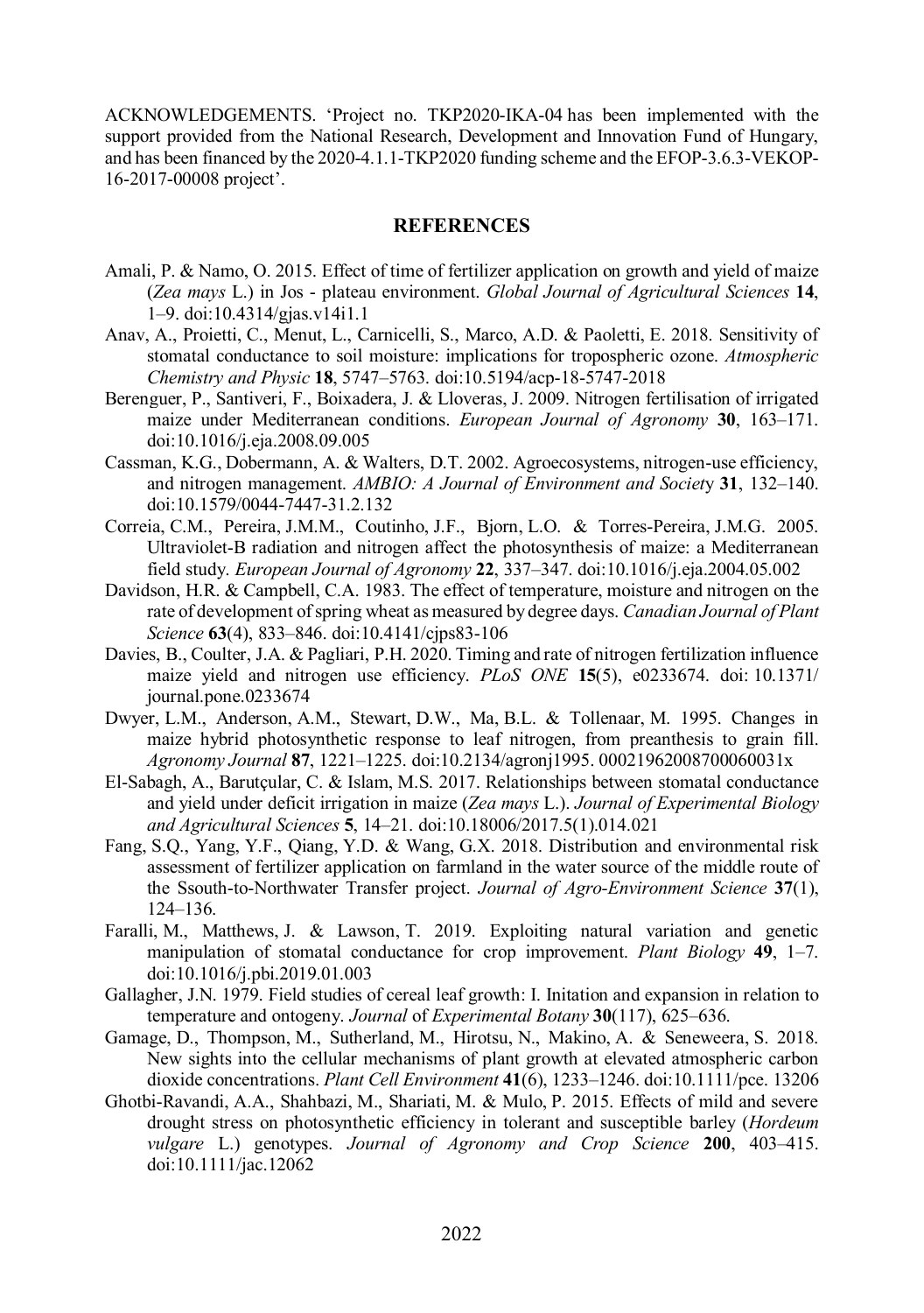- Guo, Y., Yin, W., Fan, H., Fan, Z., Hu, F., Yu, A., Zhao, C., Chai, Q., Aziiba, E.A. & Zhang, X. 2021. Photosynthetic physiological characteristics of water and nitrogen coupling for enhanced high-density tolerance and increased yield of maize in arid irrigation regions. Frontiers in *Plant Science* **12**, 726568. doi:10.3389/fpls.2021.726568
- Hafez, E.M. & Abdelaal, Kh.A.A 2015. Impact of Nitrogen Fertilization Levels on Morphophysiological Characters and Yield Quality of Some Maize Hybrids *(Zea mays* L.). *Article* **3**(37), 35–48. doi:10.21608/agro.2015.62
- Hammad, H.M., Ahmad, A., Abbas, F. & Farhad, W. 2012. Optimizing water and nitrogen use for maize production under semiarid conditions. *Turkish Journal of Agriculture* and *Forestry* **36**, 519–532. doi:10.3906/tar-1111-24
- Han, L., Huang, M., Ma, M., Wei, J., Hu, W. & Chouhan, S. 2017. Evaluating sources and processing of nonpoint source nitrate in a small suburban watershed in China. *Journal of Hydrology* **559**, 661–668. doi:10.1016/j.jhydrol.2017.04.057
- Han, X., Pei, Y., Wang, S., Zu, W. & Liu, L. 2006. Effects of water-nitrogen coupling on the growth and development of soybean II. Effects of water-nitrogen coupling on the physiological characteristics of soybean. *Soybean Science* **2**, 103–108. doi:10.1360/ aps040178
- Huang, B. & Xu, Y. 2015. Cellular and molecular mechanisms for elevated CO2-regulation of plant growth and stress adaptation. *Crop Science* **55**(4), 1405–1424. doi:10.2135/ cropsci2014.07.0508
- Huzsvai, L., Zsembeli, J., Kovács, E. & Juhász, C. 2020. Can Technological Development Compensate for the Unfavorable Impacts of Climate Change Conclusions from 50 Years of Maize (*Zea mays* L.) Production in Hungary. *Atmosphere* **11**(12), 1350. doi:10.3390/atmos11121350
- Kron, A.P., Souza, G.M. & Ribeir, R.V. 2008. Water deficiency at different developmental stages of Glycine max can improve drought tolerance. *Bragantia* **67**(1), 43–49. doi:10.1590/ S0006-87052008000100005
- Lü, P., Zhang, J.W., Jin, L.B., Liu, W., Dong, S.T. & Liu, P. 2012. Effects of nitrogen application stage on grain yield and nitrogen use efficiency of high-yield summer maize. *Plant, Soil Environment* **58**, 211–216. doi:10.17221/531/2011-PSE
- McBratney, A. & Field, D. 2015. Securing our soil. *Soil Science and Plant Nutrition* **61**(4), 87–591. doi:10.1080/00380768.2015.1071060.
- Nagy, J. 2019. Complex long-term experiments on soil use, water and nutrient management at the University of Debrecen since 1983. *Crop production* **68**(3), 5–28.
- Nemeskéri, E. & Helyes, L. 2019. Physiological Responses of Selected Vegetable Crop Species to Water Stress. *Agronomy* **9**(8), 447. doi:10.3390/agronomy9080447
- Nicolai-Shaw, N., Zscheischler, J., Hirschi, M., Gudmundsson, L. & Seneviratne, S.I. 2017. A drought event composite analysis using satellite remote-sensing based soil moisture. *Remote Sensing of Environment* **203**, 216–225. doi:10.1016/j.rse.2017.06.014
- Pepó, P. & Nagy, J. 1997. Plant nutrition system of cereals in their sustainable crop production. British–Hungarian Seminar on Long-Term Trials fos Sustainable Land Use, Crop Management and Plant Nutrition. *Agrokémia és Talajtan* **46**(1–4), 113–126.
- Prado, S.A., Bosquet, L.C., Grau, A., Coupel-Ledru, A., Millet, E. & Tardieu, F. 2018. Genetic control of stomatal conductance in maize and conditional effects to water deficit and evaporative demand as revealed by phenomics. *60. Maize Genetics Conference*, Saint-Malo, France, al-02736327.
- Putra, F.P. & Ismoyojati, R. 2021. Monitoring of maize root growth on N, P, and K fertilization using rhizotron. *Jurnal Ilmiah Pertanian* **17**(2), 74–79. doi:10.31849/jip.v17i2.5748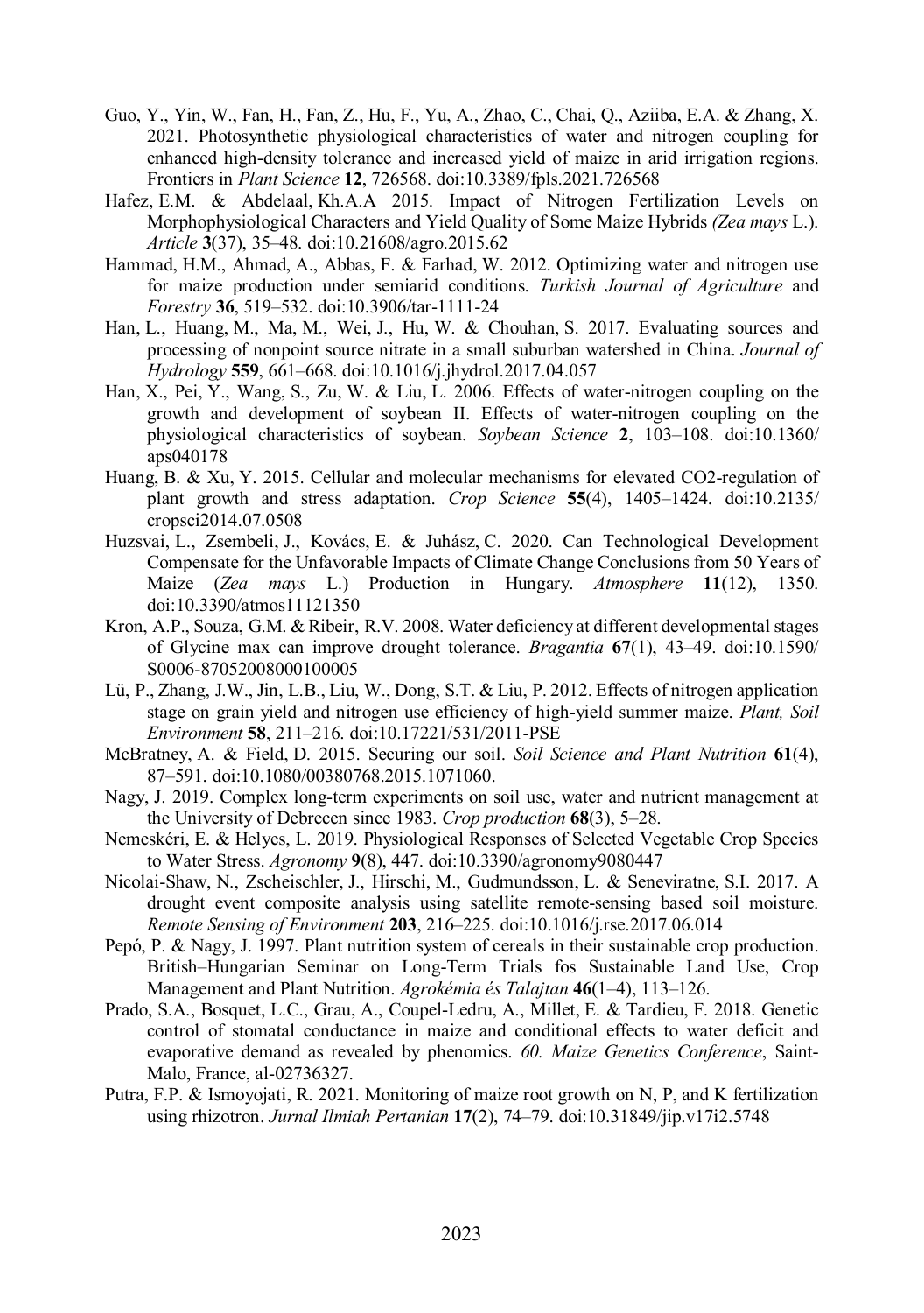- R Core Team. 2021. R: A language and environment for statistical computing. R Foundation for Statistical Computing, Vienna, Austria. URL https://www.R-project.org/
- Ritchie, S.W., Hannway, J.J. & Benson, G.O. 1997. How a Corn Plant Develops. Spec Rep. 48. Iowa State University of Science and Technology Cooperative Extension Service. Ames.
- Santos, O.F., Lima, S.F., Paiva Neto, V.B., Piati, G.L., Osório, C.R.W. & Souza, H.M. 2017. Defoliation of sweet corn plants under irrigation depths and its impact on gas exchange. *Revista Brasileira de Engenharia Agrícola e Ambiental* **21**(12), 822–827. doi:10.1590/ 1807-1929/agriambi.v21n12 p822-827
- Schoninger, E.L., Villalba, H.A.G., Bendassolli, J.A. & Trivelin, P.C.O. 2018. Anais da Academia Brasileira de Ciências **90(**4) 3299–3312. doi:10.1590/0001-3765201820170432
- Su, W., Ahmad, S., Ahmad, I. & Han, Q. 2020. Nitrogen fertilization affects maize grain yield through regulating nitrogen uptake, radiation and water use efficiency, photosynthesis and root distribution. *Peer J*. **8**, e10291. doi:10.7717/peerj.10291
- Suchy, M., Wassenaar, L.I., Graham, G. & Zebarth, B. 2018. High-frequency NO<sub>3</sub>- isotope (delta N-15, delta O-18) patterns in groundwater recharge reveal that short-term changes in land use and precipitation influence nitrate contamination trends. *Hydrology and Earth System Science* **22**(8), 4267–4279. doi:10.5194/hess-22-4267-2018.
- Széles, A., & Huzsvai, L. 2020a. Modelling the effect of sowing date on the emergence, silking and yield of maize (*Zea mays* L.) in a moderately warm and dry production area. *Agronomy Research* **18**(2) 579–594. doi:10.15159/AR.20.161
- Széles, A., Kovács, K. & Ferencsik, S. 2019b. The effect of crop years and nitrogen basal and top dressing on the yield of different maize genotypes and marginal revenue. *Quarterly Journal of the Hungarian Meteorological Service* **123**(3) 265–278. doi:10.28974/ idojaras.2019.3.1
- Széles, A., Nagy, J., Rátonyi, T. & harsányi, E. 2019a. Effect of differential fertilisation treatments on maize hybrid quality and performance under environmental stress condition in Hungary. *Maydica* **64**(2), 1–14.
- Thruppoyil, S.B. & Ksiksi, T. 2020. Time-dependent stomatal conductance and growth responses of Tabernaemontana divaricata to short-term elevated  $CO<sub>2</sub>$  and water stress at higher than optimal growing temperature. *Current Plant Biology* **22**, 100127. doi:10.1016/ j.cpb.2019.100127
- Tian, L., Li, J., Bi, W., Zuo, S., Li, L., Li, W. & Sun, L. 2019. Effects of waterlogging stress at different growth stages on the photosynthetic characteristics and grain yield of spring maize (*Zea mays* L.) Under field conditions. *Agricultural Water Management* **218**(1), 250–258. doi:10.1016/j.agwat.2019.03.054
- Urban, J., Ingwers, M., McGuire, M.A. & Teskey, R.O. 2017. Stomatal conductance increases with rising temperature. *Plant Signaling* & *Behavior* **12**(8), e1356534. doi:10.1080/ 15592324.2017.1356534
- Wang, C., Wu, S., Tankari, M., Zhang, X., Li, L., Gong, D., Hao, W., Zhang, Y., Mei, Y., Wang, Y., Liu, F. & Wang, Y. 2018. Stomatal aperture rather than nitrogen nutrition determined water use efficiency of tomato plants Thruppoyil under nitrogen fertigation. *Agricultural Water Management* **209**, 94–101. doi:10.1016/j.agwat.2018.07.020
- Wang, L., Xie, Z., Jia, B., Xie, J., Wang, Y., Liu, B., Li, R. & Chen, S. 2019. Contributions of climate change and groundwater extraction to soil moisture trends, *Earth System Dynamics* **10**(3) 599–615. doi:10.5194/esd-10-599-2019
- Xu, J., Cai, H., Wang, X., Ma, C., Lu, Y., Ding, Y., Wang, X., Chen, H., Wang, Y. *&* Saddique, Q. 2020. Exploring optimal irrigation and nitrogen fertilization in a winter wheatsummer maize rotation system for improving crop yield and reducing water and nitrogen leaching. *Agricultural Water Management* **228**(C). 10.1016/j.agwat.2019.105904